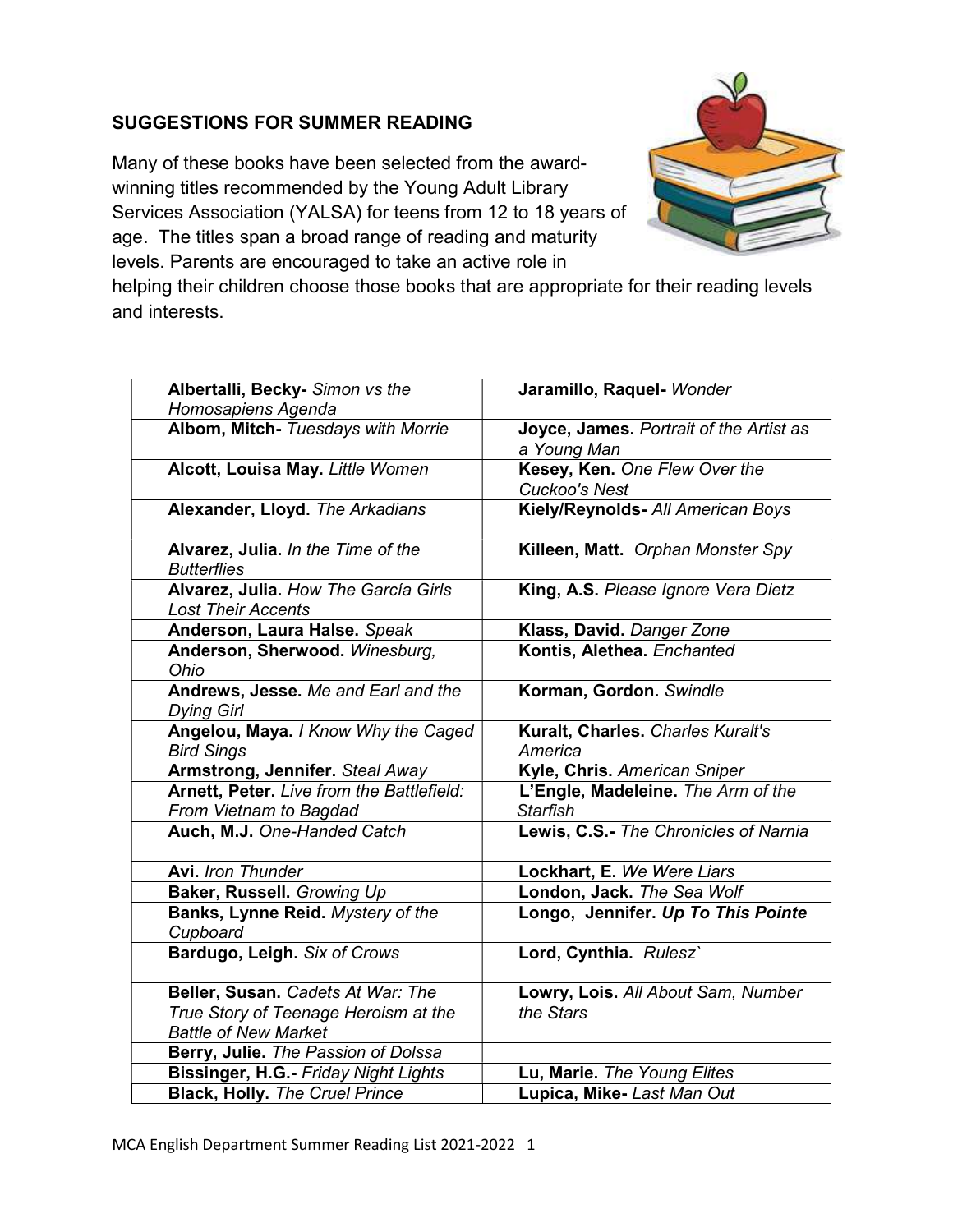| Blais, Madeleine. In These Girls, Hope<br>Is a Muscle                                                                      | Malamud, Bernard. The Natural                                              |
|----------------------------------------------------------------------------------------------------------------------------|----------------------------------------------------------------------------|
| Bowman, Erin. Vengeance Road                                                                                               | McCaffrey, Anne. Dragonsong                                                |
| Boyne, John- The Boy in the Striped<br>Pajamas                                                                             | McCullers, Carson. Member of the<br>Wedding                                |
| Bradley, Kimberly Brubaker. The War<br>that Saved my Life                                                                  | McGinnis, Mindy. The Female of the<br>Species.                             |
| Bray, Libba- A Great and Terrible<br><b>Beauty</b>                                                                         | Maguire, Gregory. Wicked                                                   |
| Brontë, Charlotte. Jane Eyre                                                                                               | McGuire, Seanan. Every Heart a<br>Doorway                                  |
| Brontë, Emily. Wuthering Heights                                                                                           | McKay, Hilary. Dog Friday                                                  |
| Brooks, Kevin. The Bunker Diary                                                                                            | <b>McNeal, Tom. Far Far Away</b>                                           |
| Brooks, Polly Schoyer. Queen<br>Eleanor, Independent Spirit of The<br>Medieval World: Biography of Eleanor<br>of Aquitaine | Melville, Herman. Moby Dick                                                |
| Brown, Dan. The Lost Symbol                                                                                                | Meyer, Marissa. Cinder                                                     |
| Bruchac, Joseph. A Boy Called Slow:<br>The True Story of Sitting Bull                                                      | Meyers, Stephanie. Twilight (Series)                                       |
| Buck, Pearl S. The Good Earth                                                                                              | Mitchell, Margaret. Gone With the<br>Wind                                  |
| Buxbaum, Julie. Tell Me Three Things                                                                                       | Montgomery, L.M. Anne of Green<br>Gables                                   |
| Byars, Betsy. The Moon and I                                                                                               | Myers, Walter Dean. Monster,<br>Shadow of the Red Moon, The Glory<br>Field |
| Carroll, Lewis- Alice's Adventures in<br>Wonderland                                                                        | Naylor, Phyllis Reynolds. Alice the<br><b>Brave</b>                        |
| Cashore, Kristin. Jane, Unlimited                                                                                          | Nelson, Jandy. I'll Give You the Sun                                       |
| Cast, Kristen- House of the Night<br>Series                                                                                | O'Brien, Robert C. Mrs. Frisby and the<br>Rats of NIMH                     |
| Cather, Willa. O Pioneers!                                                                                                 | O'Brien, Tim. The Things They Carried                                      |
| Cavallaro, Brittany. A Study in<br>Charlotte                                                                               | Older, Daniel José. Shadowshaper                                           |
| Cervantes, Miguel de. Don Quixote                                                                                          | Paton, Alan. Cry, the Beloved Country                                      |
| Chbosky, Stephen- The Perks of Being<br>a Wallflower                                                                       | Paulsen, Gary. Brian's Winter, Call Me<br><b>Francis Tucket</b>            |
| Clare, Cassandra- The Mortal<br>Instruments (Series)                                                                       | Peck, Robert Newton. A Part of the<br>Sky                                  |
| Collier, James L. and Christopher.<br>With Every Drop of Blood                                                             | Pessl, Marisha. Neverworld Wake                                            |
| <b>Collins, Suzanne- The Hunger Games</b><br>(Series)                                                                      | Philbrick, Rodman. Freak the Mighty                                        |
| Conrad, Joseph. Lord Jim                                                                                                   | Pohler, Eva. The Gatekeeper's Sons                                         |
| Cooney, Caroline. Among Friends, Out<br>of Time                                                                            | Potok, Chaim. My Name is Asher Lev,<br>The Chosen                          |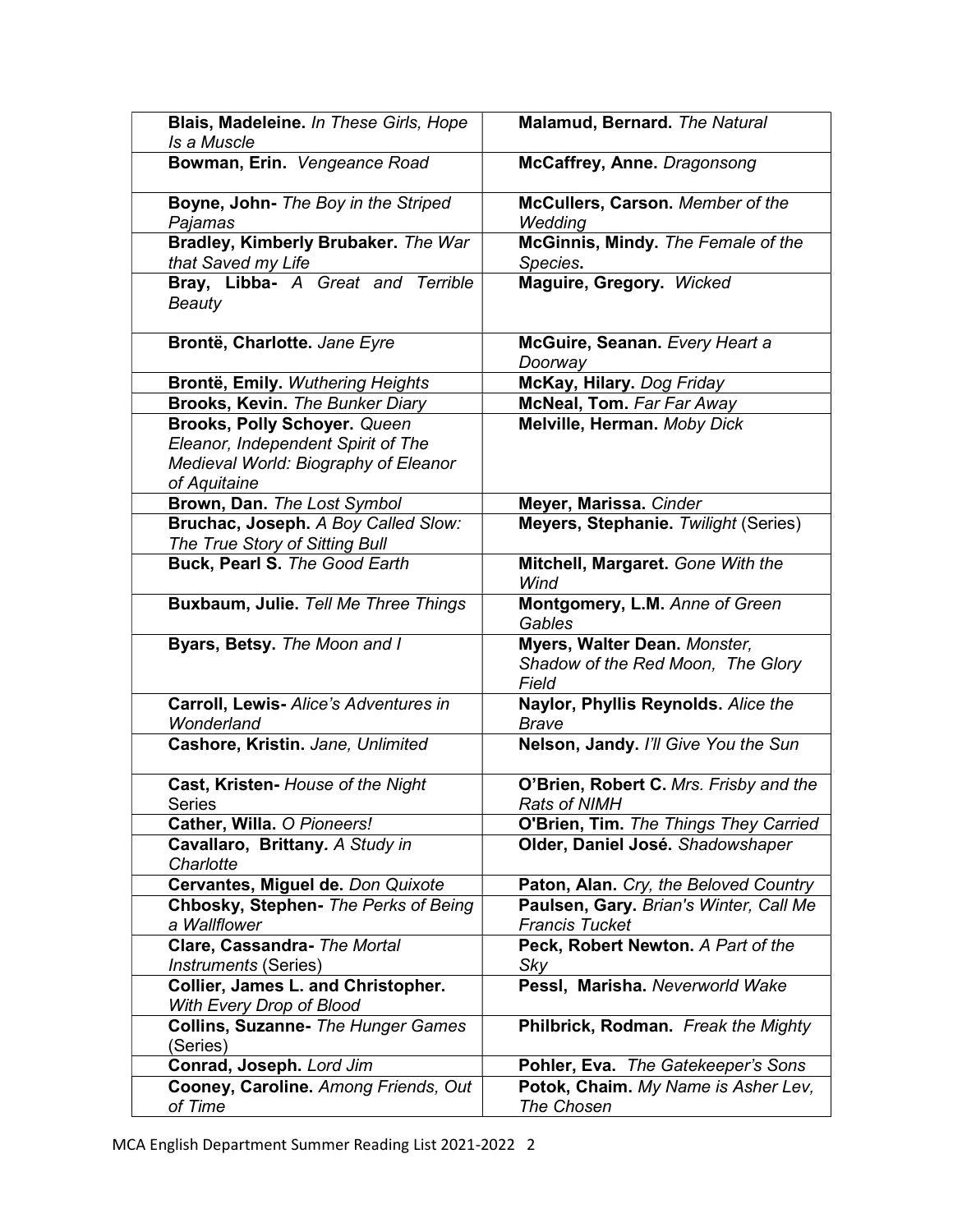| Cooper, James Fenimore. Last of the<br><b>Mohicans</b>                                      | Powell, Randy. Dean Duffy                                                                       |
|---------------------------------------------------------------------------------------------|-------------------------------------------------------------------------------------------------|
| Cormier, Robert. The Chocolate War                                                          | Remarque, Erich Maria. All Quiet on<br>the Western Front                                        |
| Coville, Bruce. Jennifer Murdley's<br>Toad, Jeremy Thatcher, Dragon<br><b>Hatcher</b>       | Reynolds, Jason. The Boy in the Black<br>Suit                                                   |
| Crane, Stephen. The Red Badge of<br>Courage                                                 | Rhodes, Jewell Parker. Falling<br><b>Towers</b>                                                 |
| Creech, Sharon. Absolutely Normal<br>Chaos, Walk Two Moons                                  | Riggs, Ransom. Miss Peregrine's<br>Home for Peculiar Children (Series)                          |
| Cummings, Pat. Talking with Artists:<br>Volume Two                                          | Rosoff, Meg. How I Live Now                                                                     |
| Cushman, Karen. The Midwife's<br>Apprentice                                                 | Rosen, Michael J. A School for<br>Pompey Walker                                                 |
| Dahl, Roald. Charlie and the Chocolate<br><b>Factory, Bif Friendly Giant</b>                | Rostkowski, Margaret. Moon Dancer                                                               |
| Dasher, James. The Maze Runner                                                              | Roirdan, Rick. 39 Clues (Series),<br>Apollo (Series), Percy Jackson (Series)                    |
| Davies, Jacqueline. The Lemonade<br>War                                                     | Roth, Veronica. Divergent (series)                                                              |
| Defoe, Daniel. Robinson Crusoe                                                              | Rowling, J.K. Harry Potter (Series)                                                             |
| Delany, Sarah and Elizabeth. Having<br>Our Say: The Delany Sisters' First 100<br>Years      | Ruby, Laura. Bone Gap                                                                           |
| De Rosnay, Tatiana- Sarah's Key                                                             | Rufus, Rob. Die Young with Me: A<br><b>Memoir</b>                                               |
| Dessen, Sarah- The Lullaby, Just<br>Listen                                                  | Sachar, Louis. Fuzzy Mud                                                                        |
| Dickens, Charles. David Copperfield                                                         | Salisbury, Graham. Night of the<br><b>Howling Dogs</b>                                          |
| Dostoyevsky, Fyodor. Crime and<br>Punishment                                                | Sánchez, Erika L. / Am Not Your<br><b>Perfect Mexican Daughter</b>                              |
| Doyle, Sir Arthur Conan- The Hound<br>of the Baskervilles                                   | Sebold, Alice. The Lovely Bones                                                                 |
| Dreiser, Theodore. Sister Carrie                                                            | Schmidt, Gary D. The Wednesday<br>Wars                                                          |
| Du Maurier, Daphne. Rebecca                                                                 | Scott, Sir Walter. Ivanhoe                                                                      |
| Dubois, Muriel L. Abenaki Captive.                                                          | Sewell, Anna. Black Beauty                                                                      |
| Durst, Sarah Beth. The Queen of<br><b>Blood</b>                                             | Shakespeare, William. A Midsummer<br><b>Night's Dream</b>                                       |
| Eliot, George. Silas Marner                                                                 | Shepard, Alan and Deke Slayton.<br>Moon Shot: The Inside Story of<br>America's Race to the Moon |
| Ellison, Ralph. Invisible Man                                                               | Shepherd, Megan. The Madman's<br>Daughter                                                       |
| Engel, Dean & Freedman, Florence B.<br>Jack Keats: A Biography with<br><b>Illustrations</b> | Shusterman, Neal. Scythe                                                                        |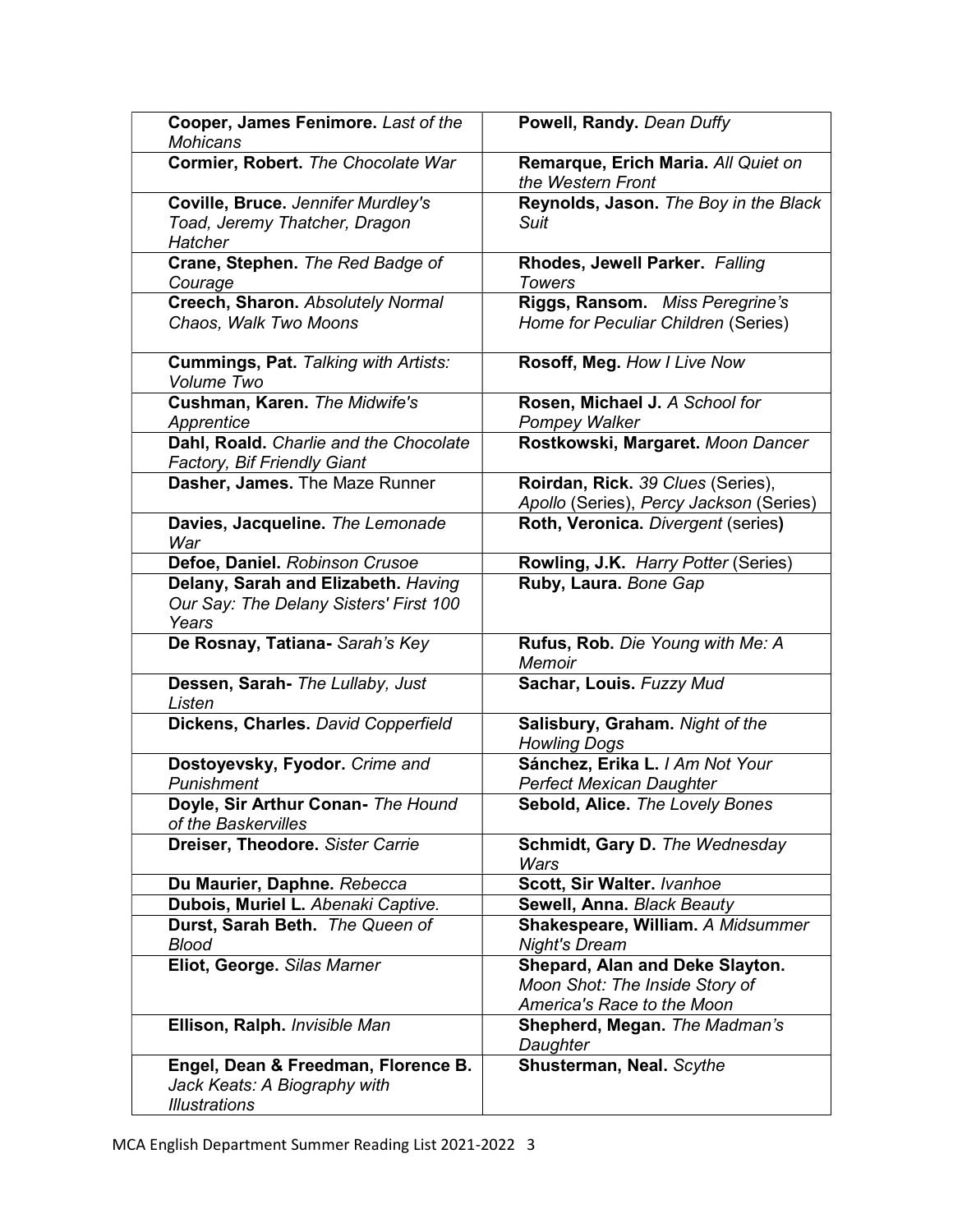| Faulkner, William. As I Lay Dying, The                             | Shute, Nevil. On the Beach                          |
|--------------------------------------------------------------------|-----------------------------------------------------|
| Sound and the Fury                                                 |                                                     |
| Federle, Tim. Better Nate Than Ever                                | Silko, Leslie Marmon. Ceremony                      |
| Filipovic, Zlata. Zlata's Diary: A Child's<br>Life in Sarajevo     | Sinclair, Upton. The Jungle                         |
| Forman, Gayle. If I Stay/Where She                                 | Smith, Andrew. Winger                               |
| Went                                                               |                                                     |
| Freedman, Russell. Eleanor                                         | Smith, Betty. A Tree Grows in                       |
| Roosevelt: A Life of Discovery                                     | <b>Brooklyn</b>                                     |
| Fritz, Jean. You Want Women to Vote,<br>Lizzie Stanton?            | Smith, Roland. Elephant Run                         |
| George, Jean Craighead. Julie                                      | Sparks, Nicholas. The Notebook &<br>other works     |
| Giff, Patricia Reilly. Eleven                                      | Spinelli, Jerry. Stargirl                           |
| Goldman, William. The Princess Bride                               | Stead, Rebecca. First Light                         |
| Gratz, Alan- Prisoner B-308, Projekt                               | Steinbeck, John. The Pearl, The Red                 |
| 1065, Refugee                                                      | Pony, The Grapes of Wrath                           |
| Gray, Luli. Falcon's Egg                                           | Stevenson, Robert Louis. Dr. Jekyll<br>and Mr. Hyde |
| Grealy, Lucy. Autobiography of a Face                              | Stockett, Kathryn. The Help                         |
| Greene, John. Turtles All the Way                                  | Stoll, Clifford. Silicon Snake Oil                  |
| Down                                                               |                                                     |
| Gunther, John. Death Be Not Proud.                                 | Swift, Jonathan. Gulliver's Travels                 |
| Haas, Jessie. Uncle Daney's Way                                    | Tan, Amy. The Joy Luck Club                         |
| Haddix, Margaret. Among the Hidden                                 | Taylor, Mildred. The Well: David's                  |
| (Series)                                                           | Story                                               |
| Haddon, Mark. The Curious Incident of<br>the Dog in the Night-Time | Taylor, Theodore. The Bomb                          |
| Haley, Alex. Roots                                                 | Thoreau, Henry David. Walden                        |
| Hamilton, Virgina. House of Dies Drear                             | Thurber, James. My Life and Hard                    |
|                                                                    | Times, The Thurber Carnival                         |
| Hardy, Thomas. Return of the Native                                | Tolkien, J.R.R. The Hobbit                          |
| Hawthorne, Nathaniel. The House of<br><b>Seven Gables</b>          | Twain, Mark. The Adventures of Tom<br>Sawyer        |
| Heinlein, Robert A. Stranger in a                                  | Warren, Andrea. Orphan Train Rider:                 |
| <b>Strange Land</b>                                                | One Boy's True Story                                |
| Hemingway, Ernest. A Farewell to                                   | Watson, Renee. Piecing Me Together                  |
| Arms, For Whom the Bell Tolls, The                                 |                                                     |
| Sun Also Rises                                                     |                                                     |
| Hesse, Karen. Letters from Rifka                                   | Westerfeld, Scott. Uglies, Imposters,<br>Goliath    |
| Hiaasen, Carl. Squirm                                              | Whaley, John Corey. Noggin                          |
| Hinton, S.E. Tex, That Was Then, This<br>Is Now                    | <b>Wharton, Edith. Ethan Frome</b>                  |
| Hite, Sid. It's Nothing to a Mountain                              | Williams, Tennessee. The Glass<br>Menagerie         |